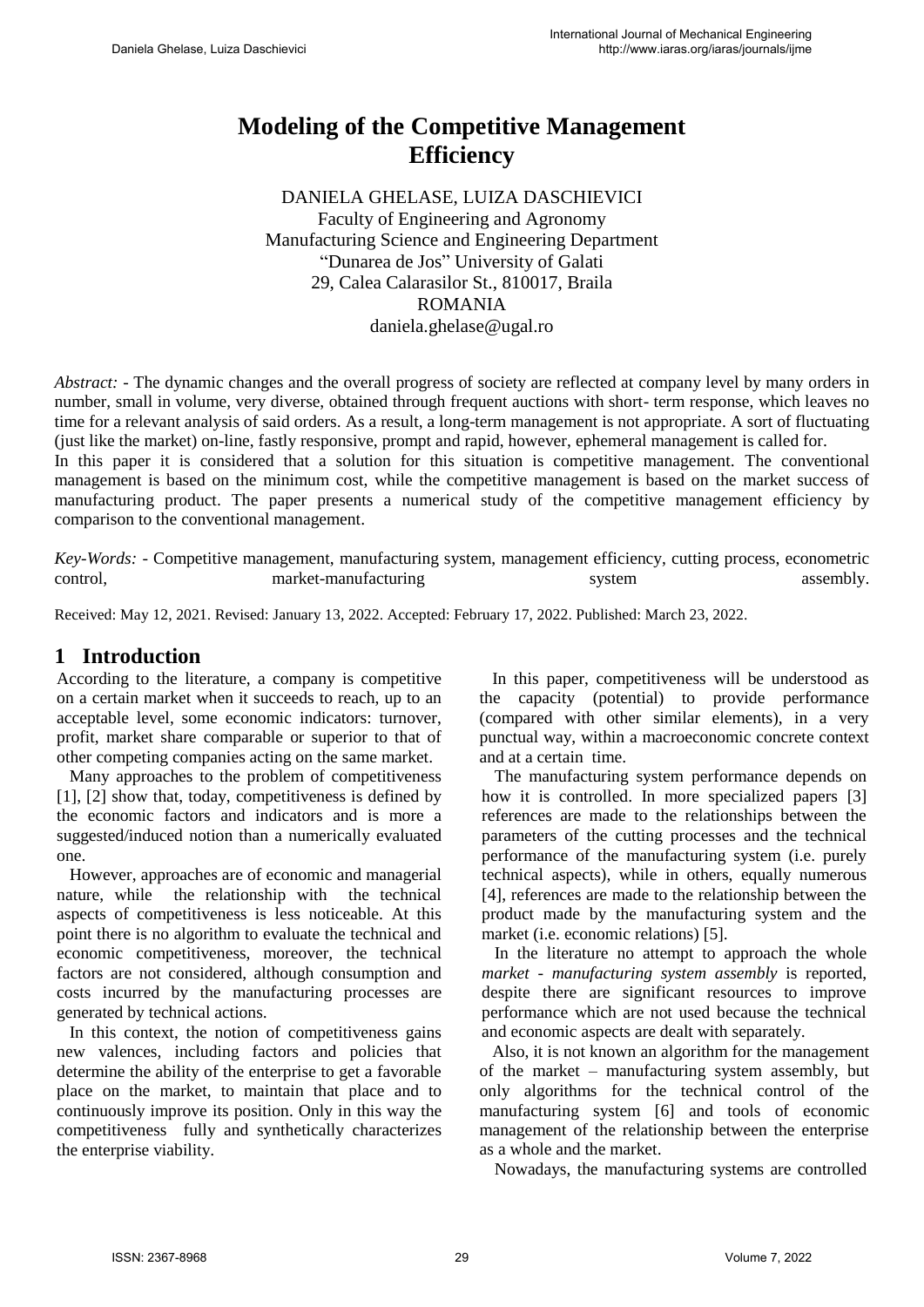by means of numerically programmed machine tools which are part of the system [7], [8]. The control is exclusively technical because there is no economic variable, although this is actually the ultimate goal of any manufacturing process. The dynamic changes and the overall progress of society are reflected at company level by many orders in number, small in volume, very diverse, obtained through frequent auctions with shortterm response, which leaves no time for a relevant analysis of said orders. As a result, a long-term management is not appropriate. A sort of fluctuating (just like the market) on-line, fastly responsive, prompt and rapid, however, ephemeral management is called for [9], [10].

 The above considerations underline the relevance of introducing of the new concept - the concept of competitive management  $-$  it is proposed by this paper. This concept will have the following core features:

1. an *essential character, promptness, accuracy and completeness* in assessing how the manufacturing system operates at the current moment so as to ensure responsiveness and dynamism in its current relationship with the market;

*2. behavioural modeling of the market-manufacturing system assembly* to substantiate the strategic component of the competitive management thus ensuring the extension in time of the current performance;

*3. possibility of changing consumptions in terms of level and structure* (cost-productivity - process relationship), under equivalent technical conditions, by the intervention on the technology components to implement the *tactics component* of the competitive management, thus tailoring manufacturing system to the current market requirements;

4. use to the full the amounts invested in the system operation to ensure *the management optimization*;

*5.* possibility to act proactively on the manufacturing system to ensure *the management adaptability;*

6.possibility to anticipatorily evaluate the manufacturing system to ensure *the management predictability.*

 It is obviously that, when applied to manufacturing systems, the concept of competitive management can offer solutions to make it more competitive and develop even the enterprises as a whole.

 Models currently used in the management of the manufacturing systems, whether analytical, numerical or neural (or, in general, algorithmic), refer to the components of the systems. Building models in all cases is based on off-line experimental investigation of an element, making up a set of experimental data and using it to select, out of a given family of models, the most appropriate model.

 There are no cases reported in literature of behaviorly modeled systems where, by monitoring the current operation of the manufacturing system concerned, to extract on-line knowledge which relates to the interactions taking place in said manufacturing system, although, for a competitive management, it is in fact required to model the interaction between the system components. The competitive management of the manufacturing systems will be developed based on behavioral modeling, which will describe the interaction between elements, namely machining system, manufactured products and market.

 In the model proposed by this paper, the market behaviour is considered unchanged. The manufacturing system receives contracts after the tenders (competitions) generated by the market requests and antreprised offer.

 In this paper it is proposed a numerical study of the competitive management efficiency by comparison to the conventional management.

 The paper has the following structure: section 2 presents the proposed econometric modelling, section 3 contains the results of simulation and section 4 summarizes the main conclusions achieved.

## **2 Modeling of the Competitive Management Efficiency**

The conventional management is based on the minimum cost, while the competitive management is based on the success of manufacturing product on the market.

 The competitive management is more efficient according as the profit increases. This management exploits the efficiency resources of the manufacturing system. In this context, the model of the competitive management efficiency was carried out.

 The econometric model has as input the process characteristics, as outut the "service" characteristics, while as parameters the machining system-market relationship characteristics. In figure 1 it is presented the generic econometric model, where the cutting speed *v* is the process characteristic, the cost *c*, the time  $\tau$ , the profit rate *r* (for three levels of the price  $-P_1$ ,  $P_2$ ,  $P_3$ ) are the service characteristics while the machining operation price *P* is the model parameter. In this figure, *R* curve is the maximum profit rate versus the price *P*.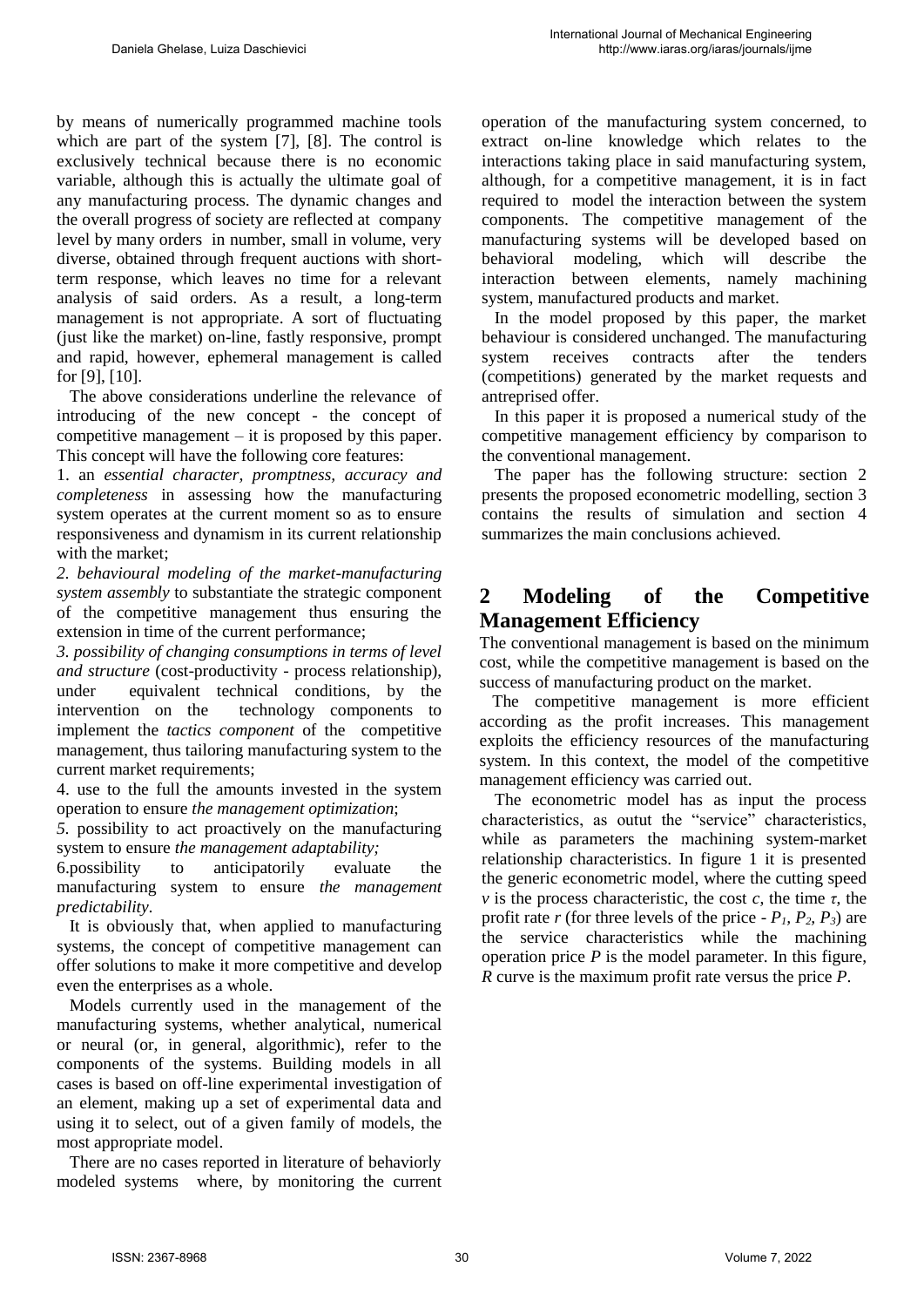

Fig. 1 Econometric model of the manufacturing system

 Service characteristics of the econometric model developed in this paper are:

- cost *c*;

- time *τ;*

- profit rate *r*;

The *cost, c,* is defined as

$$
c = \frac{C}{S} [Euro/cm2] \qquad (1)
$$

where:

 $C - it$  it is the expenses of manufacturing process: salaries, tool cost, tooling allowance cost, energy cost and machine-tool cost;

S - the machined surface area.

Consequently, the cost is given by the following relation:

$$
c = \frac{c_{\tau}}{10vs} + \frac{\tau_{sr}c_{\tau} + c_s}{10Ts} + \frac{t \cdot c_{mat}}{10} + \frac{K_e c_e}{10000vs} + \frac{C_M}{10K_M} v^{\alpha - 1} s^{\beta - 1} t^{\gamma}
$$
 [Euro/cm<sup>2</sup>] (2)

where:

 $c_{\tau}$  – it is the sum of all expenses directly proportional with the time;

 $\tau_{sr}$ - time needed for the tool change and adjustment of the tool [min];

 $c_s$ - tool cost between two successive reshaping;

 $c_{\text{mat}}$  – tooling allowance cost;

 $c_e$  – cost of 1Kwh electric energy;

Ke- energy coefficient [wh/min];

KM - machine-tool coefficient;

 $C_M$  - machine-tool cost [Euro];

 $v$  – cutting speed [m/min];

s – feed rate [mm/rot];

 $t$  – depth of cut [mm];

α, β, γ – coefficients;

T – tool durability, given by the Taylor relation.

The necessary *time*,  $\tau$ , for 1 cm<sup>2</sup> surface area machining is calculated with the formula:

$$
\tau = \frac{T + \tau_{sr}}{10 \text{ T vs}} \text{ [min/cm}^2\text{]}
$$
 (3)

 Another service characteristic is the *profit rate, r,* and it is defined by the following relation:

$$
r = \frac{p - c}{\tau}
$$
 [Euro/min], (4)

where  $p$  is specific price, [Euro/cm<sup>2</sup>].

 As shown in figure 1, if the cutting speed *v* is constant in time, getting the value  $v_{ct}$ , then it will be optimum for a certain price  $(P<sub>I</sub>)$  because the obtained profit will be maximum. For another price  $(P_2 \text{ or } P_3)$ ,  $v = v_{ct}$  is not optimum, resulting a profit difference *E,* which represents the competitive management efficiency.

Appling the competitive management, we'll take into consideration that the product price is  $P_3$  and changing the value of the cutting speed  $v = v_{ct}$  with  $v = v_0$ , then an additional profit *E* will be obtained.

### **3 Simulations and Discussions**

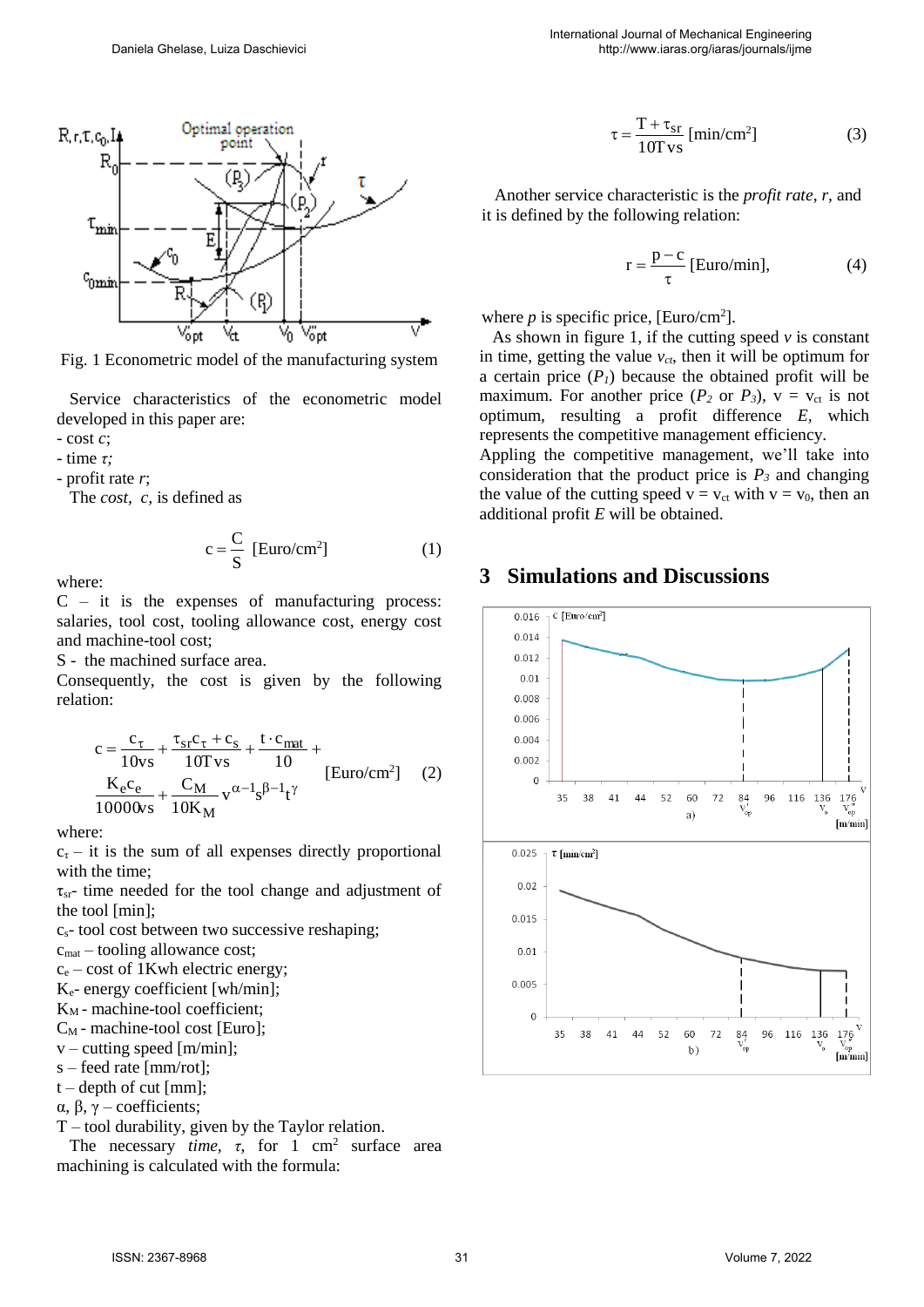

Fig. 2 Econometric model for a turning process and system: a) cost *c*; b) time  $\tau$ ; c) profit rate r, where:  $p_1 =$ 0.0104 Euro/cm<sup>2</sup>,  $p_2 = 0.0142$  Euro/cm<sup>2</sup>,  $p_3 = 0.0242$ Euro/cm<sup>2</sup>,  $c_{\tau} = 0.45$  Euro/min,  $\tau_{sr} = 10$  min,  $c_s = 20$ ,  $c_{mat}$  $= 0.008$  Euro/cm<sup>3</sup>, c<sub>e</sub>  $= 0.23$  Euro/Kwh, K<sub>e</sub>  $= 150$ wh/min,  $K_M = 5400000 \text{ min}^{1/3}$ cm,  $C_M = 100000 \text{ Euro}$ , s  $= 0.15$  mm/rot, t = 3 mm,  $\alpha = \beta = \gamma = 0.5$ .

By means of relations presented above, an example of updated econometric model was carried out (Fig. 2).

In figure 2, a it is represented the curve of cost *c*.

It is important to note that the minimum cost  $c_{\min} =$  $0.00978$  Euro/cm<sup>2</sup> is obtained for the optimum cutting speed  $\vec{v}_{op} = 84$  m/min.

 Based on the relation (3), in the figure 2, b it is represented time *τ*. The minimum value of time  $τ_{min}$  = 0.007 min/cm<sup>2</sup>, corresponds to a cutting speed  $v_{op}$  = 176 m/min.

 Figure 2, c presents the curves of the profit rate *r*  calculated with the relation (4) for three levels of the price.

As shown in figure 2, c, there is a maximum  $R_0 =$ 1.8679 Euro/min for the specific price  $p_3 = 0.0242$ Euro/cm<sup>2</sup> and corresponds to a cutting speed  $v_0 = 136$ m/min (optimal operation point). Also, on the diagram, there are negative values of the profit rate *r*. The cutting speeds associated with maximum profit rates are situated between  $\vec{v}_{op} = 84$  m/min and  $\vec{v}_{op} = 176$  m/min.

 According as the price increases, the maximum of the profit rate goes to right, as shown in figure 2, c.

 On the basis of the econometric model and above considerations, the comparative numerical study of the competitive management efficiency reported to the conventional management was carried.

 We have considered a reference case having a cutting speed  $v = 84$  m/min. As it can see in figure 2, a, the cost *c* is minimum for that cutting speed. We may say that, from the viewpoint of the conventional management, that cutting speed is even optimum cutting one.

 Analyzing figure 2, c and table 1, it can observe that at cutting speed v = 84 m/min, for specific price  $p_1$  = 0.0104 Euro/min, the profit rate  $r_1 = 0.068646$  Euro/min is very closed to maximum profit rate (0.069486 Euro/min), the difference  $E_I$  is approximate null, but the profit rate is different of the maximum one for the specific prices  $p_2 = 0.0142$  Euro/min and  $p_3 = 0.0242$ Euro/min.

 In those cases, the cutting speed can not be considered as being optimum one.

 The competitive management efficiency is given by the differences  $E_1$ ,  $E_2$ ,  $E_3$  (Fig. 2).

|         |                |                | Table 1        |
|---------|----------------|----------------|----------------|
| V       | r <sub>1</sub> | r <sub>2</sub> | r <sub>3</sub> |
| [m/min] | [Euro/min]     | [Euro/min]     | [Euro/min]     |
| 35      | $-0.17255$     | 0.02397        | 0.541124       |
| 38      | $-0.14798$     | 0.064659       | 0.624231       |
| 41      | $-0.12445$     | 0.104101       | 0.705548       |
| 44      | $-0.10203$     | 0.142205       | 0.784925       |
| 52      | $-0.04813$     | 0.236645       | 0.986052       |
| 60      | $-0.00355$     | 0.319586       | 1.169942       |
| 72      | 0.04438        | 0.420172       | 1.409101       |
| 84      | 0.068646       | 0.490351       | 1.600102       |
| 96      | 0.069486       | 0.529687       | 1.740743       |
| 116     | 0.023281       | 0.530565       | 1.865522       |
| 136     | $-0.07147$     | 0.462569       | 1.867933       |
| 176     | $-0.34678$     | 0.192472       | 1.611568       |
|         |                |                |                |

 On the basis of the data from the table 2, in figure 3 is represented the curve of the competitive management efficiency depending on the specific price *p*. Six product prices were considered in simulations (column 1 of the table 2) and the corresponding profit rates (columns 2, 3).

|                         | Table 2    |               |                   |                   |  |
|-------------------------|------------|---------------|-------------------|-------------------|--|
| p                       | r          | $r_{\rm max}$ | $E=r_{\rm max}-r$ | E/r               |  |
| [Euro/cm <sup>2</sup> ] | [Euro/min] | [Euro/min]    | [Eurol/min]       | $\lceil\% \rceil$ |  |
| 0.0104                  | 0.068646   | 0.069486      | 0.000840          | 1.22              |  |
| 0.0142                  | 0.490351   | 0.530565      | 0.040214          | 8.20              |  |
| 0.0242                  | 1.600102   | 1.867933      | 0.267831          | 16.73             |  |
| 0.0342                  | 2.709853   | 3.273298      | 0.563445          | 20.79             |  |
| 0.0442                  | 3.819604   | 4.678662      | 0.859058          | 22.49             |  |
| 0.0542                  | 4.929355   | 6.084027      | 1.154672          | 23.42             |  |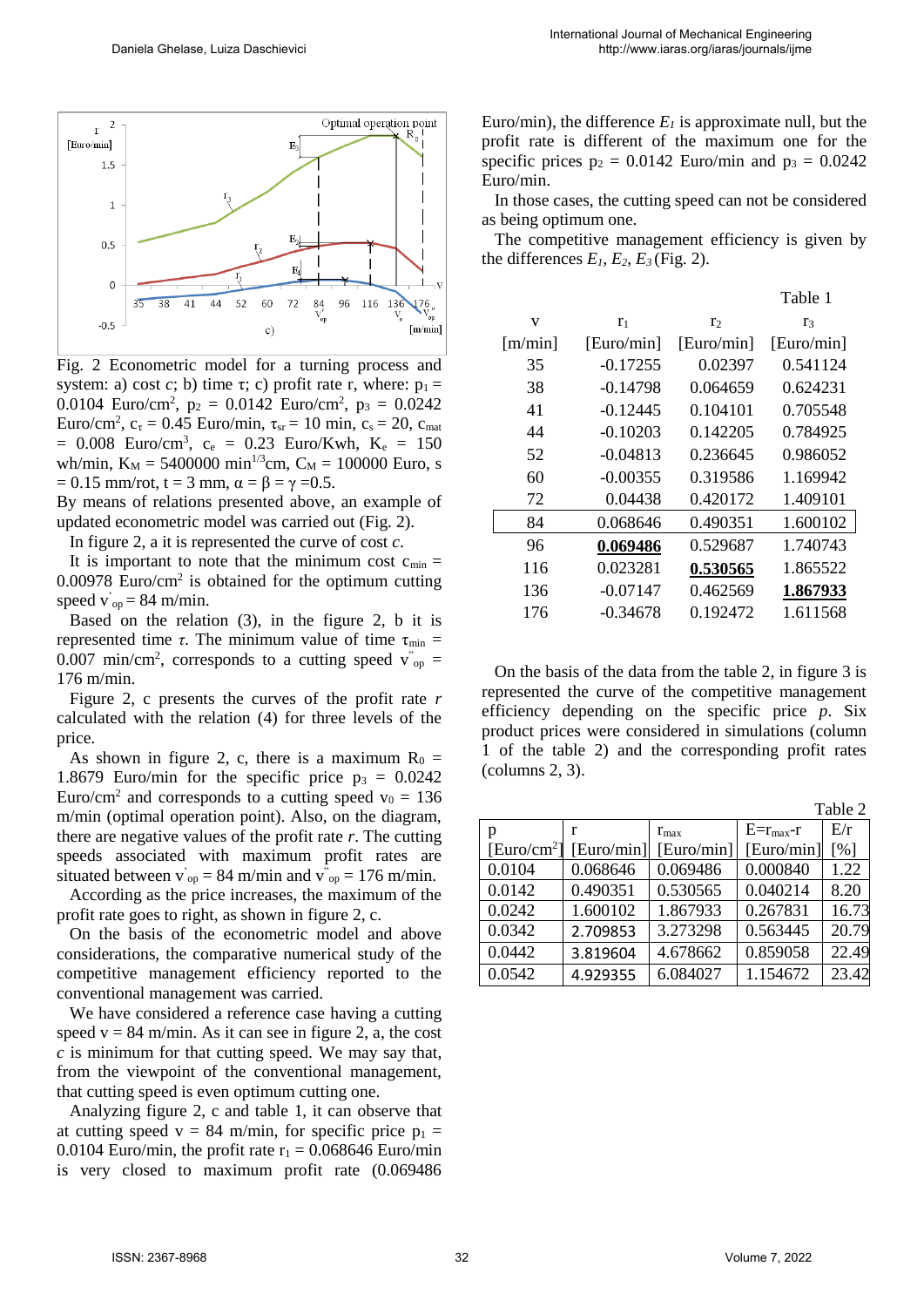

Fig. 3 Competitive management efficiency

 As may be seen in figure 2, according as the price increases, the competitive management efficiency becomes higher. Note that, it can begin from zero.

 The management is efficiently, according as the competitiveness is higher. As seen in figure 3, the competitive management efficiency can reach 23.4 %.

### **4 Conclusion**

In this paper a numerical study of the competitive management efficiency by comparison to the conventional management was achieved.

 In the case of the products which have't market success, the decrease of the cost is the most efficient method, appling the conventional management.

 If the market success of the products is important, then the cost minimization don't provide maximum efficiency. In this case, the increase of the productivity is more important then the decrease of the cost.

 According as the market success of the products increases, the competitive management efficiency increases continuously. So, in the simulation case presented in this paper, management efficiency reaches 25%.

#### **Acknowledgement**

The authors gratefully acknowledge the financial support of the Romanian Ministry of Education and Research through grant PN\_II\_ID\_795/2008

#### *References:*

- [1] A. Tharumarajah. A Self-Organising View of Manufacturing Enterprises, *Computers in Industry*, Elsevier Science B.V., 2003, 185-196.
- [2] G. Morel, H. Panetto, M. Zaremba, F. Mayer, Manufacturing Enterprise Control and Management System Engineering: Paradigms and Open Issues,

*Annual Reviews in Control*, Elsevier Ltd., 2003, 199- 209.

- [3] E. P. Paladini, A Pattern Recognition and Adaptive Approach to Quality Control, *WSEAS Transaction on System and Control,* Vol. 3, 2008, 627-643.
- [4] A. Epureanu, F.B. Marin, V. Marinescu, M. Banu, I. Constantin, Reconfigurable Machine Tool Programing- A New Approach, *WSEAS Transaction on System and Control,* Vol. 5, 2008, 463-472.
- [5] V. Marinescu, I. Constantin, A. Epureanu, M. Banu, F.B. Marin, Online Adaptive Learning System for Reconfigurable Machine Tool, *WSEAS Transaction on System and Control,* Vol. 3, 2008, 473-482.
- [7] M. Ozbayrak, Activity Based Cost Estimation in Push/Pull Advanced Manufacturing System, *International Journal of Production Economics 87 (1), 2006, 49-65.*
- [6] F. H'nida, P. Martin, F. Vernadat Cost Estimation in Mechanical Production:The Cost Entity Approach Applied to Integrated Product Engineering*, International Journal of Production Economics*,
- [8] J. Wooldridge, *Introductory Econometries: A Modern Approach,* Mason: Thomson South-Western, 2003.
- [9] A. Rooney, *Handbook on the Knowledge Economy*, Cheltenham: Edward Elgar, 2005.
- [10] A. Epureanu, T. Virgil, On-Line Geometrical [Identification of Reconfigurable Machine Tool Using](http://www.enformatika.org/data/v15/v15-4.pdf)  [Virtual Machining,](http://www.enformatika.org/data/v15/v15-4.pdf) *Enformatica*, vol. 15, Spain, 2006.
- [11] L.Y. Steven, H. L. Rogelio, G. Robert Landers (2004) – *Machining Processes Monitoring and Control: The State- of- the- Art*, in *Journal of Manufacturing Science and Engineering*, DOI 10.1115, 2004
- [12] J. M. Simao, P. C. Stadzisz, G. Morel,. Manufactuting Execution Systems for Customized Production, *Journals of Materials Processing Tehnology*, Elsevier B.V., 2006, 268-275.
- [13] B. Huang, H. Gou, W. Liu, Yu Li, Min Xie, A Framework for Virtual Enterprise Control with the Holonic Manufacturing Paradigm, *Computers in Industry*, Elsevier Science B.V., 2002, 299-310.
- [14] D. Wang, Sev. V. Nagalingam, Grier C.I. Lin. Development of an Agent-based Virtual CIM Architecture for Small to Mediul Manufacturers, *Robotics and Computer-Integrated Manufacturing,*  Elsevier Ltd., 2005
- [15] P. Valckenaers, H. Van Brussel, Holonic Manufacturing Execution Systems, *Annals of the CIRP 2005*, Elsevier Ltd., 2005.
- [16] J. Zhang, L. Gao, F. T.S. Chan, P. Li, A Holonic Architecture of the Concurrent Integrated Process Planning System, *Journal of Materials Processing Technology*, Elsevier Science B.V., 2003, 267-272.
- [17] J. Jarvis, R. Ronnquist, D. McFarlane, L. Jain, A